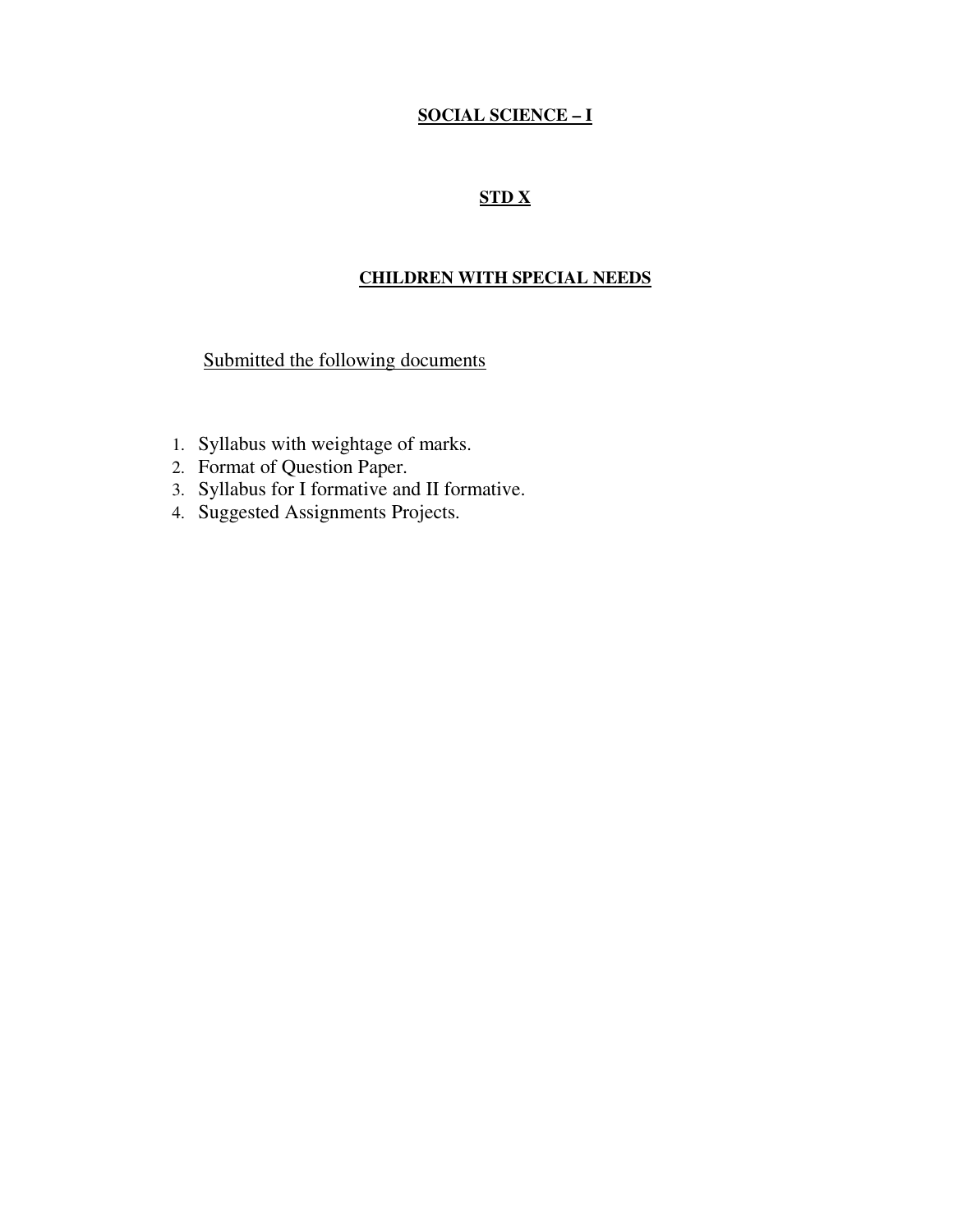### **Syllabus SSC – SOCIAL SCIENCE – I**

# **CHILDREN WITH SPECIAL NEEDS**

#### **(2014-2015)**

#### **History**

| 1. Early Trade Activities            | 5 mks |
|--------------------------------------|-------|
| 2. The Age of Industrialisation      | 5 mks |
| 3. Post Industrialisation Age        | 3 mks |
| 4. Emergence of Nationalism in India | 6 mks |
| 5. Goa's struggle for freedom        | 6 mks |

 $\mathcal{L}_\text{max}$  and  $\mathcal{L}_\text{max}$  are the set of the set of the set of the set of the set of the set of the set of the set of the set of the set of the set of the set of the set of the set of the set of the set of the set o

#### Total:- 25 marks

#### **Political Science**

1. Union Legislature 3 mks 2. Union Executive 2 mks 3. Judiciary 2 mks 4. State Legislature 2 mks 5. State Executive 2 mks 6. Urban Local Government 2 mks 7. Panchayati Raj System in India 2 mks

Total:- 15 marks

 $\overline{\phantom{a}}$  , where  $\overline{\phantom{a}}$ 

Total :- 40 marks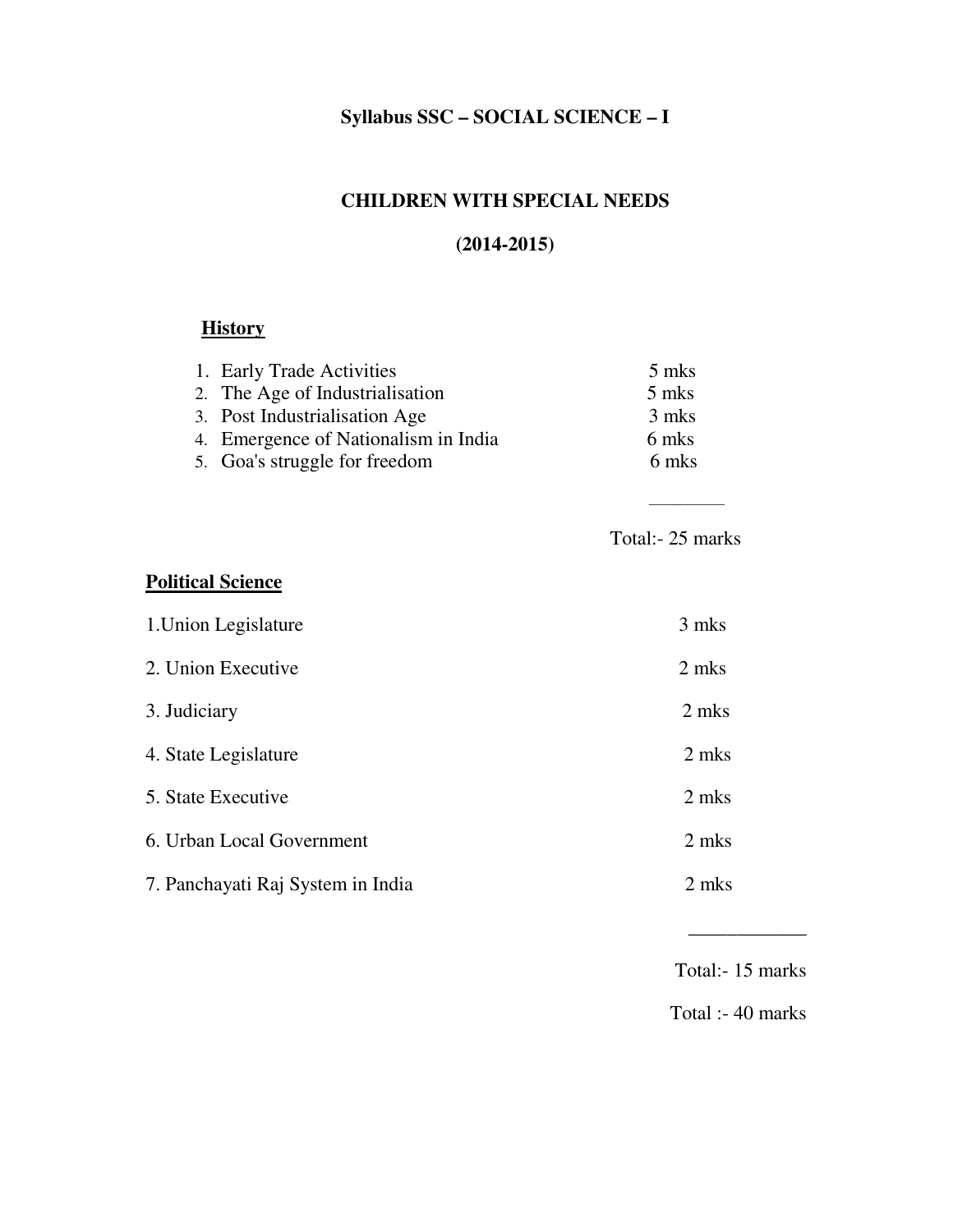### **Format of Question Paper – Social Science – I (SSC) CHILDREN WITH SPECIAL NEEDS 2014-2015 No. of Question -- 4 Marks: 40 Time – 2 hrs.**

- Q I. A. Fill in the blanks by choosing the correct alternative (2 mks)
- (4 Statement 1/2 mark each)
	- I. B. Answer the following questions in one sentence. (any 4) (4 mks)

(Choice of 5 quest5ions)

I. C. Give two reasons (any 2 ) (4 mks)

(Choice of 3 Statements)

II. A. Match the pairs (2 mks)

(4 pairs)

II. B. Answer the following questions in one sentence (any 4) (4 mks)

(Choice of 5 questions)

II. C. Answer the following questions in two sentences (any 2) (4 mks)

(Choice of 3 questions)

III. A. Match the following pairs. (2 mks)

(Goa's struggle for freedom – Lesson)

( 4 pairs)

III.B. Answer the question in one line. (4 mks)

(Choice of 5 questions) (any 4)

III.C. Answer the following questions in two sentences (any 2) (4 mks)

Choice of 3 questions

IV.A. Choose the correct alternative (2 mks)

(4 Statements)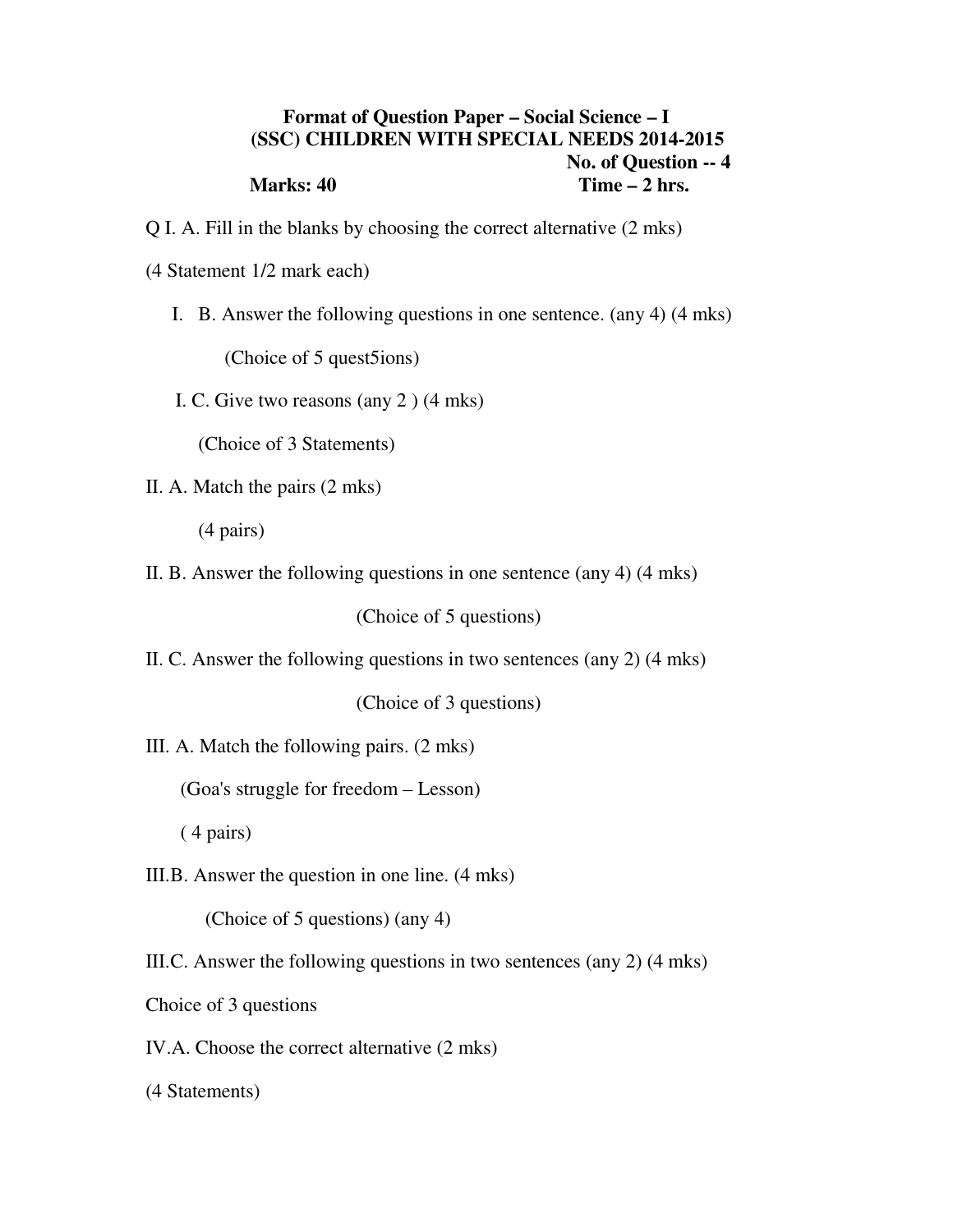IV.B. Answer the following questions in one sentence (any 4) (4 mks)

Choice of 5 questions

IV. C. Answer the following questions in two sentences (any two) (4 mks)

#### **Weightage of Marks**

| Objective       | 08 | 20%    |
|-----------------|----|--------|
| SA <sub>1</sub> |    | 40%    |
| SA <sub>2</sub> |    | $40\%$ |

# **FORMATIVE ONE**

History and Political Science

SSC – CWSN 2014-15

| <b>Chapter</b> |                               | <b>Marks</b> |
|----------------|-------------------------------|--------------|
|                | <b>Early Trade Activities</b> |              |
|                | The Age of Industrialisation  |              |
| 10             | <b>Union Legislature</b>      |              |
|                | <b>Union Executive</b>        |              |
|                | Total:-                       |              |

# **FORMATIVE TWO**

| <b>Chapter</b> |                                   | <b>Marks</b> |
|----------------|-----------------------------------|--------------|
| 3              | Post Industrialisation Age        |              |
| 8              | Emergence of Nationalism of India |              |
| 12             | Judiciary                         |              |
| 13             | State Legislature                 |              |
|                | Total:-                           |              |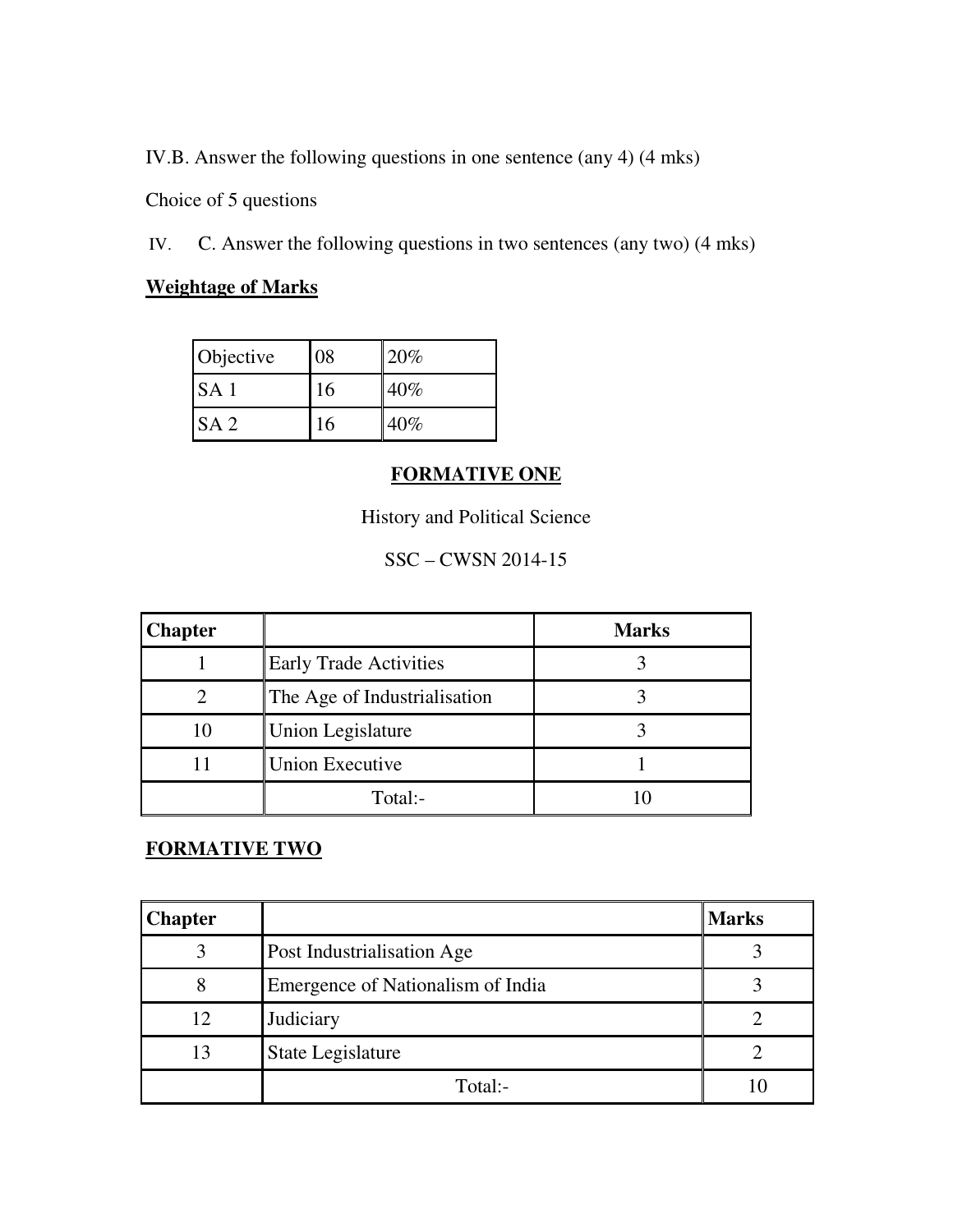#### **History and Political Science**

#### **STD X CWSN**

#### **2014-2015**

Suggested Assignments / Projects (Any one)

- (a) Voyages of explorers
- eg. Magellan Voyage
- (b) Industrial Revolution Inventions
- eg. Invention in Textile Industry
- (c) India's Freedom Struggle
- eg. Any two or three national Leaders
- (d) Union / State Government

Chart of the State / Union Government with functions

**N.B.** Teacher is free to suggest any other assignment / project or even accept any suggested by the related to the syllabus

- (a) Assignment should not exceed 300-350 words accompanied by pictures.
- (b) Assignment should be handwritten
- (c) Assignment should be written on only one side of the paper.
- (d) Assignment should be written on a full scape paper.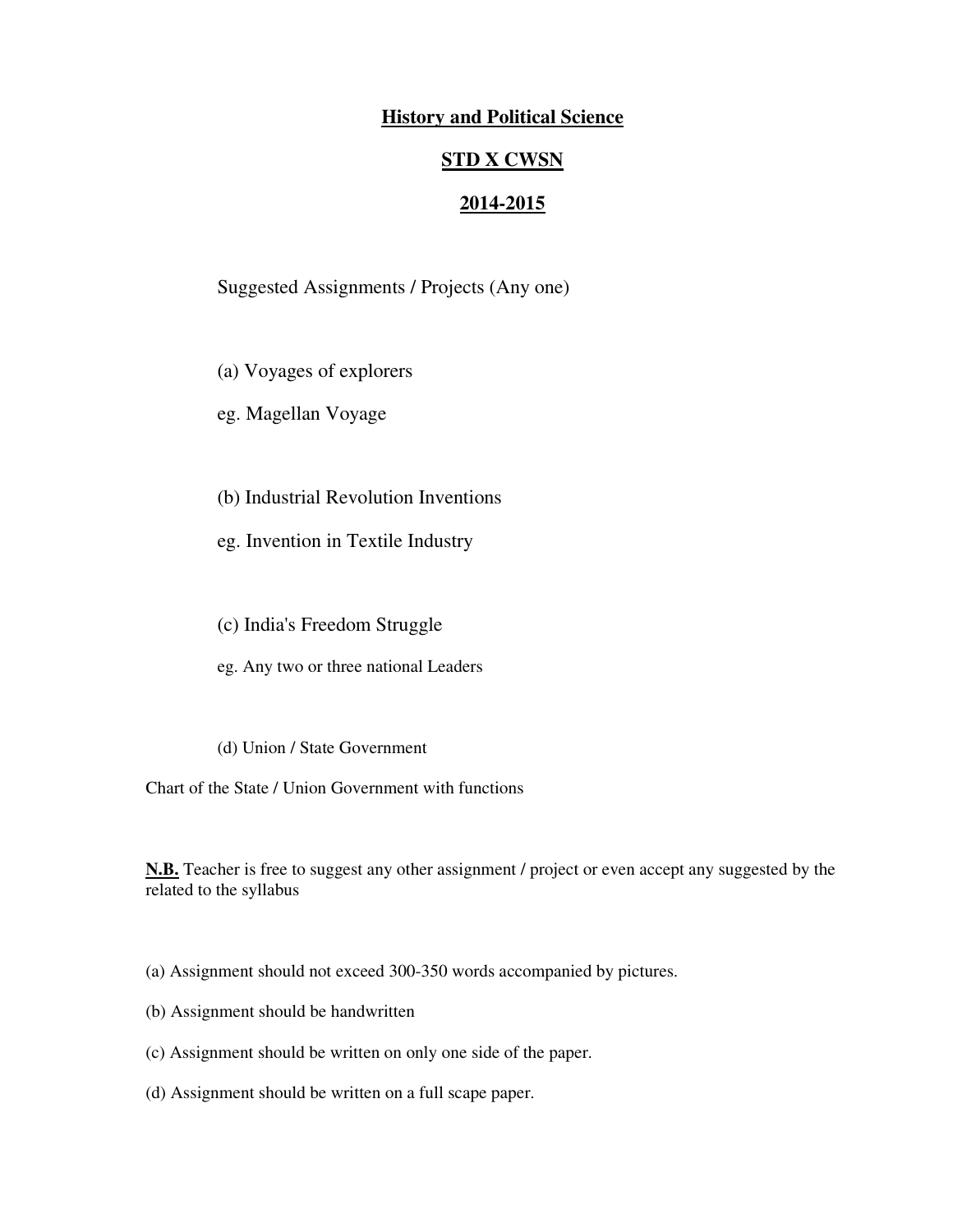The criteria for evaluation

(a) Content 2mks

- (b) Relevant Pictures 1 mk
- (c) Creativity 2 mks

Assignment should be kept for scrutiny of the Board.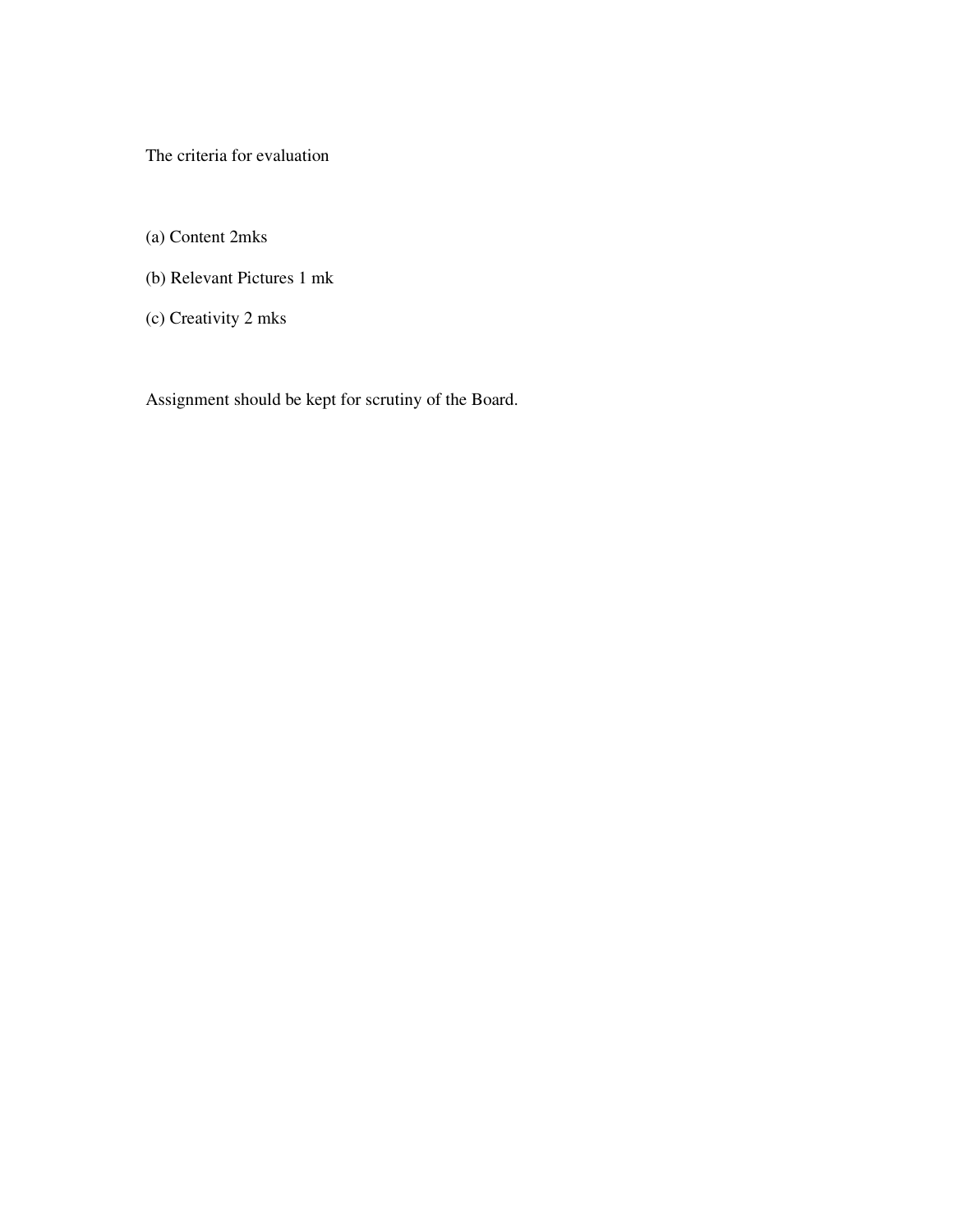#### **History & Political Science- I**

#### **Model Question Paper**

#### **STD X CWSN (E) 2014-15 Marks – 40 Marks – 40 Marks – 40 Marks – 40 Marks – 40 Marks – 40 Marks – 40 Marks – 40 Marks – 40 Marks – 40 Marks – 40 Marks – 40 Marks – 40 Marks – 40 Marks – 40 Marks – 40 Marks – 40 Marks – 40**

#### **Time- 2 hours**

### **I A. Fill in the blanks by choosing the correct alternative 2 Mks**

- 1. The first European country in the forefront of geographical discoveries was
	- \_\_\_\_\_\_\_\_ a) France
	- b) England
	- c) Portugal
- 2. On  $17^{th}$  May 1498, Vasco da Gama landed at \_\_\_\_\_\_\_\_\_\_\_\_\_ on the western coast of India.
	- a) Calicut
	- b) Cuttack
	- c) Calcutta
- 3. The European country which became famous as the workshop of the world was\_\_\_\_\_\_\_\_\_\_
	- a) England
	- b) France
	- c) Spain
- 4. The Industrial Revolution had replaced the human energy with \_\_\_\_\_\_\_\_ energy.
	- a) Water
	- b) Steam
	- c) Coal

#### **I B. Answer the following questions in one sentence. (any four) 4 Mks**

- 1. Which was the most useful navigational aid to the navigators?
- 2. What were the three main aims of the Portuguese traders?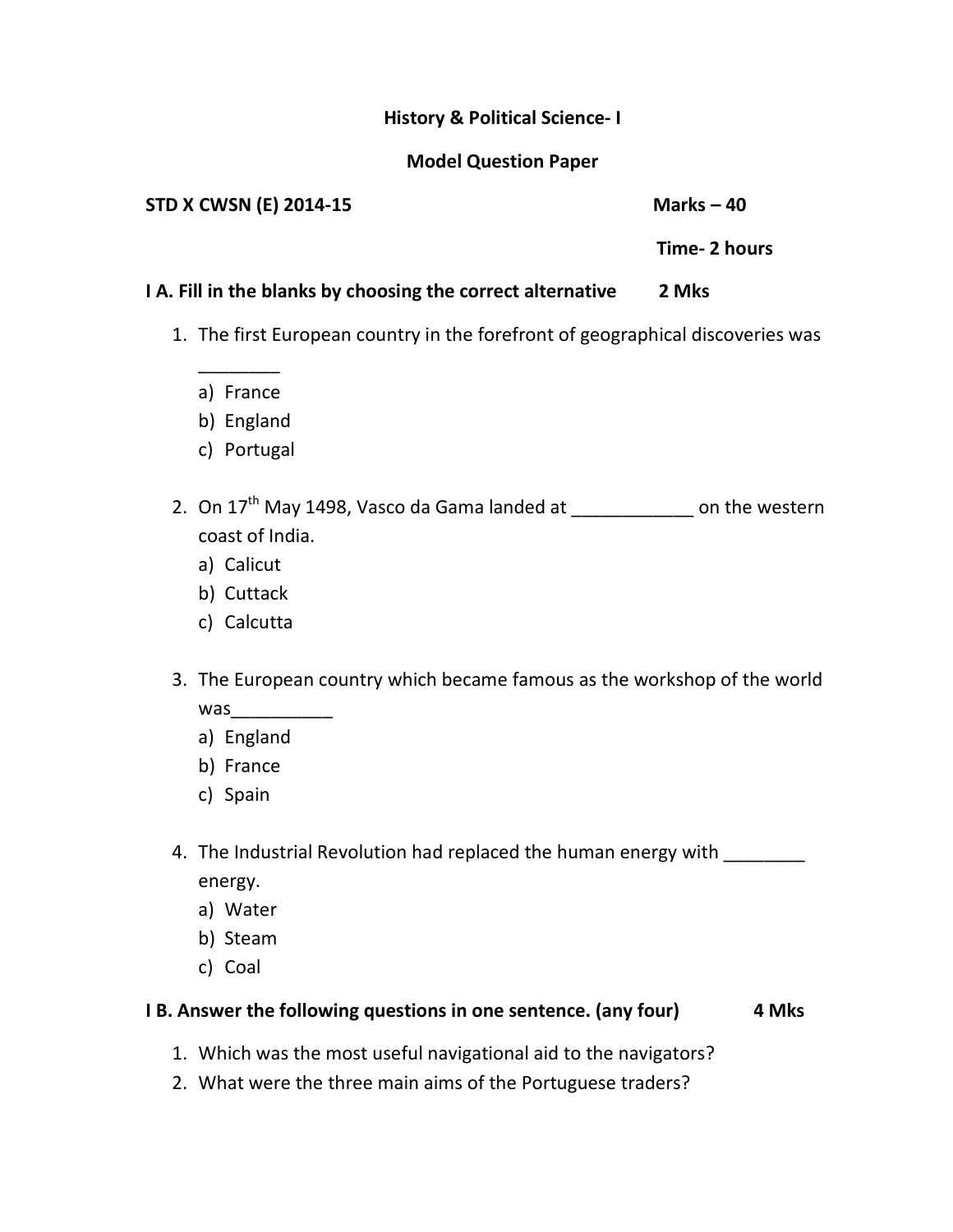- 3. What were the two major stages involved in transformation of raw cotton into finished cloth?
- 4. Who laid the first railway line in India in 1853?
- 5. What is meant by Industrial Revolution?

#### **I C. Give reasons for the following. (any two) 4 Mks**

- 1. The introduction of the railways in India gave a death blow to the Indian economy.
- 2. The rulers and traders provided financial and non-financial support to the explorers.
- 3. Industrial Revolution first began in England.

#### **Q II. A Match the following pairs 2mks**

# **Column A Column B** 1 Dr. T. B Cunha A. First woman to raise the slogan " Jai Hind" 2 | Emile Bronte | B. Father of the nation 3 | Rabindranath Tagore | C. Wuthering Heights 4 Vatsali Kirtani D. Gitanjali E. Father of Goa's Freedom struggle

#### **II B. Answer the questions in one sentence. (Any 4) 4 Mks**

- 1. Which two classes had emerged in society as a result of the Industrial Revolution?
- 2. Why did the Muslim League reject the "Cabinet Mission Plan"?
- 3. State any one factor that played a key role in the emergence of Nationalism in India.
- 4. Who became the first Prime Minister of free India?
- 5. Which development revolutionized the reading habit of the people during the Industrial Revolution?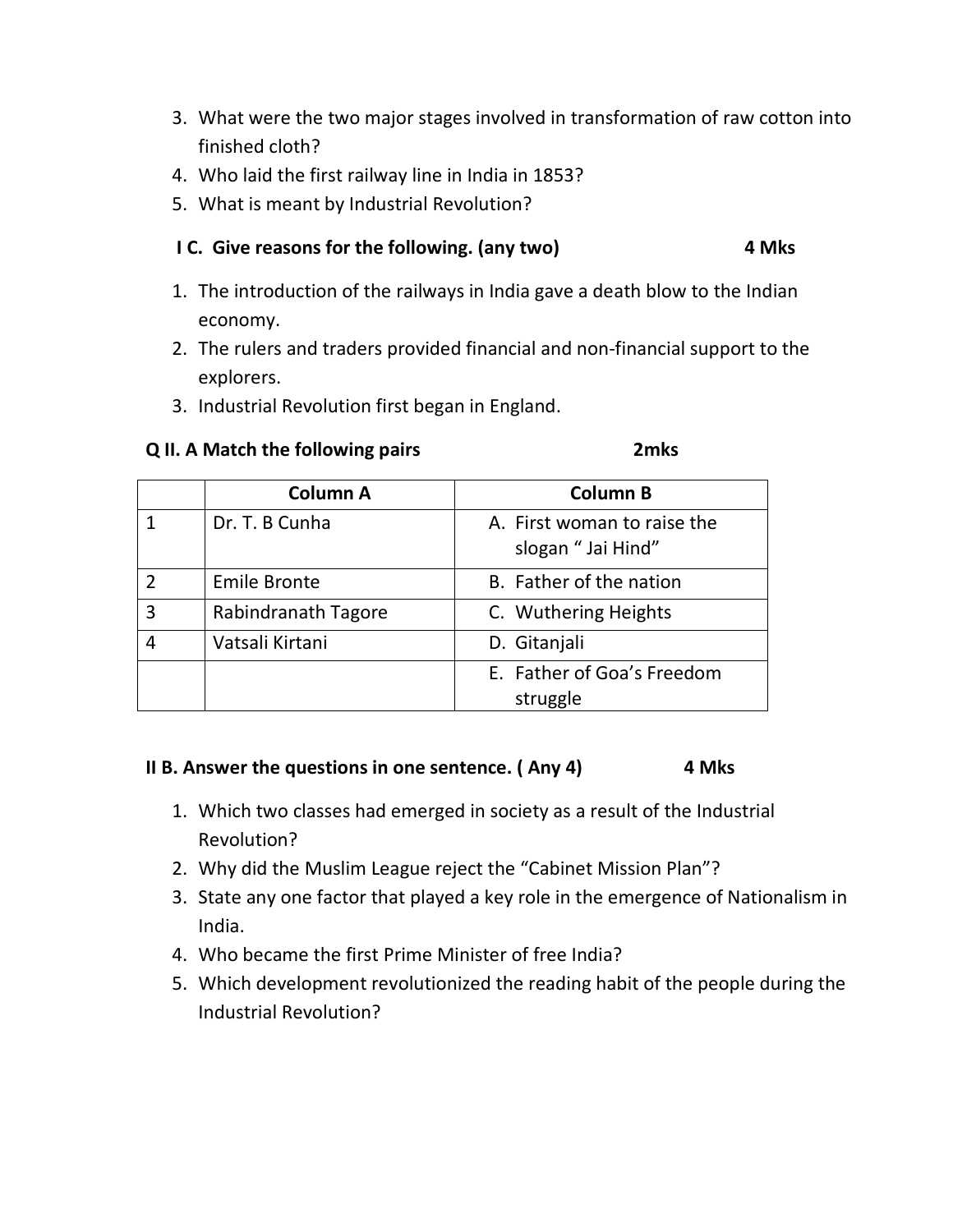# **II C. Answer the following questions in two sentences (any two) 4 Mks**

- 1. Which new concepts were introduced by Mahatma Gandhi in India's Freedom struggle?
- 2. Why did Tilak start the public Celebration of Ganesh and Shivaji Festivals?
- 3. Why did Lord Curzon partition Bengal?

#### **III A.** Match the following pairs **2 mm** 2 mks

|                | Column A                      | Column B               |
|----------------|-------------------------------|------------------------|
|                | Gomantakiya Tarun Sangha      | A. Dr. Ram Hegde       |
| $\overline{2}$ | Goa Seva Sangha               | B. Dr. T.B Cunha       |
| $\overline{3}$ | <b>Goa Congress Committee</b> | C. Purshottam Kakodkar |
|                | <b>National Congress Goa</b>  | D. Shyamrao Madkaikar  |
|                |                               | E. Dr. Juliao Menezes  |

### **III B. Answer the following questions in one line. (any four) 4 Mks**

- 1. Mention any two early revolts organized by the Goan's against the Portuguese rule.
- 2. What does the Indian Parliament consist of?
- 3. How many members can the President nominate to the Rajya Sabha?
- 4. Who appoints the Prime Minister of India?
- 5. What is a "money bill"?

# **III C Answer the following question in two sentences (any two) 4 Mks**

- 1. What were the two major aims of the Goa Congress Committee?
- 2. State any two legislative powers of the President.
- 3. State any two qualifications for membership of Rajya Sabha

# **IV A. Choose the correct alternative. 2 Mks**

- 1. The highest court of Law in India is the
	- a) Supreme Court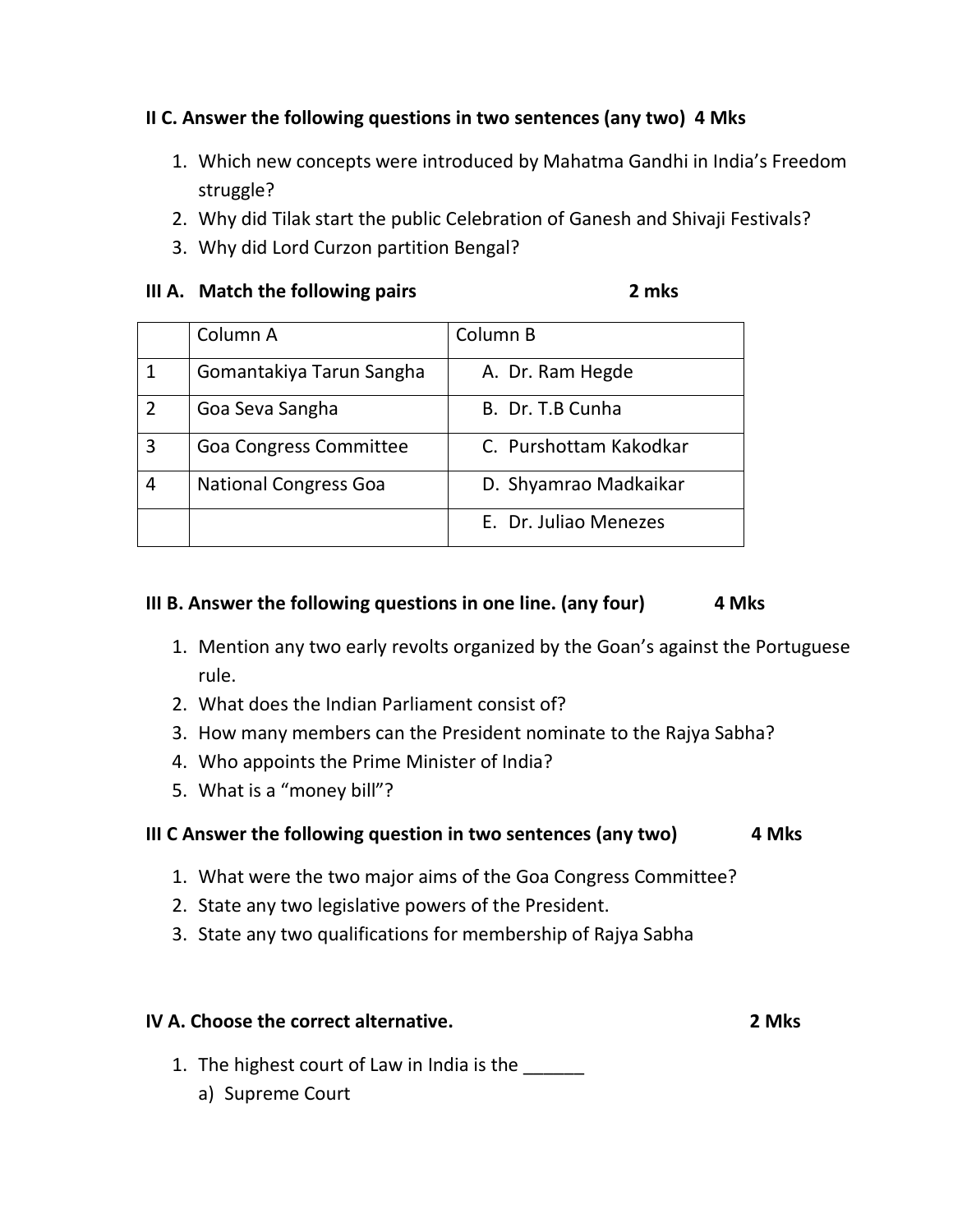- b) High Court
- c) District Court
- 2. The Bombay High Court Bench in Goa is located at \_\_\_\_\_
	- a) Margao
	- b) Ponda
	- c) Panaji
- 3. Goa became a state in \_\_\_\_\_\_\_\_\_\_
	- a) 1980
	- b) 1985
	- c) 1987
- 4. The Goa State Legislative Assembly complex is situated at
	- a) Panaji
	- b) Mapusa
	- c) Porvorim

#### **IV B Answer the following questions in one sentence. (Any Four) 4 mks**

- 1. Which is an important source of income of the Government?
- 2. What are the powers of the state legislative Assembly?
- 3. What does the State Executive consist of?
- 4. Who is the head of the Government in the state?
- 5. How many members of the Vidhan Parishad retire after every two year?

#### **IV C Answer the following questions in two sentences (any two) 4 Marks**

\_\_\_\_\_\_\_\_\_\_\_\_\_\_\_\_\_\_\_\_\_\_\_\_\_\_\_\_\_\_\_\_\_\_\_\_\_\_\_\_\_\_\_\_\_\_\_\_\_\_\_\_\_\_\_\_\_\_\_\_

- 1. State any four types of taxes levied by the Gram Panchayat.
- 2. State any four obligatory functions of Municipalities
- 3. State any two functions of the Chief Minister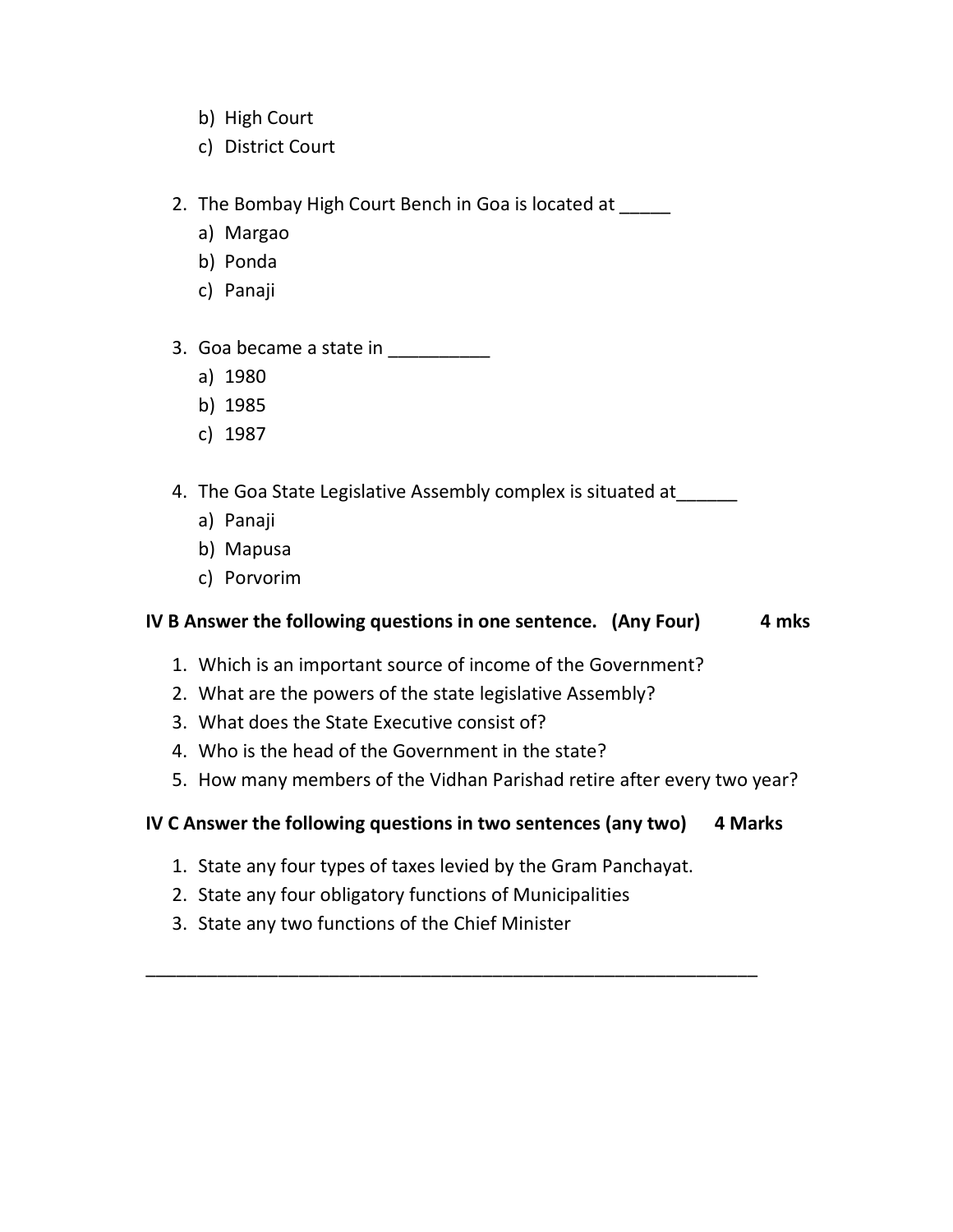# **History & Political Science Answer Key**

| <b>STDX</b> | CWSN (E) | 2014-15 |
|-------------|----------|---------|
|-------------|----------|---------|

**Marks 40 Time- 2hrs** 

I A

- 1. C
- 2. A
- 3. A
- 4. B

I B

- 1. The Mariner's Compass was the most useful navigational aid to the navigators.
- 2. The three main aims of the Portuguese traders were 'God' 'glory' and gold.
- 3. The two major stages involved in transformation of raw cotton into finished cloth is spinning and weaving.
- 4. Lord Dalhousie laid the first railways line in India in 1853.
- 5. Industrial Revolution is the fundamental change in the means of production distribution and exchange of commodities
- I C
- 1.
	- i. It was possible to buy the raw material from the remote areas of the country.
	- ii. It became more expensive to transport the Indian good through the railways because they had to pay a higher charge for it.
	- iii. It increased the prices of the Indian goods which in turn decreased the demand for them.
		- 2.
			- i. The rulers considered it as an opportunity to make investments which would earn them high returns in terms of money and land.
		- ii. They could expand their empires by bringing the new areas under their political supremacy.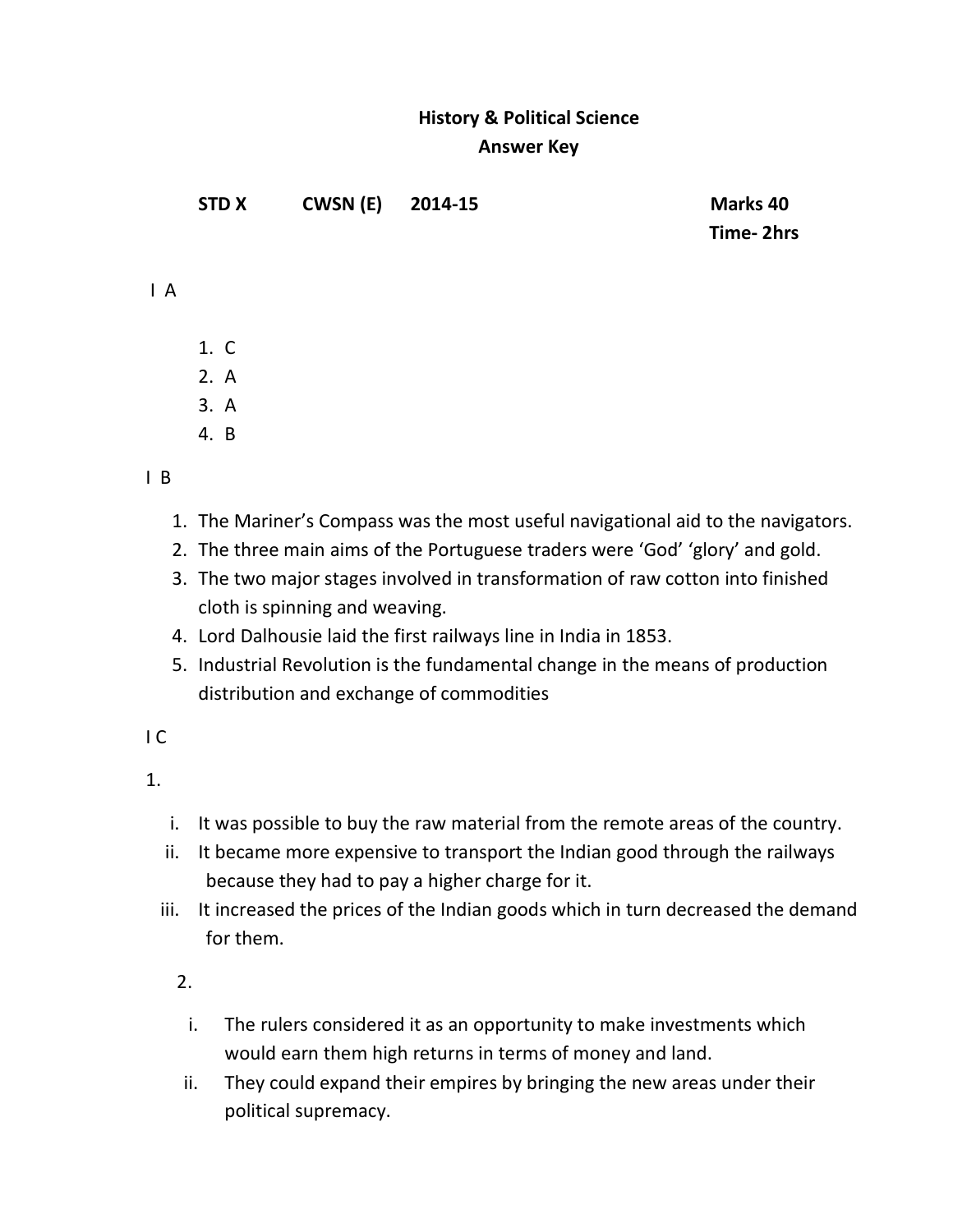- iii. They would earn more wealth through the trading activities in the East.
- 3.
	- i. England was gifted with abundant natural resources?
	- ii. The Labour required in the factories was available in England.
- iii. A large amount of capital was obtained from the Bank of England
- iv. The humid climate of England was favourable for establishment of textile factories.

II A

- 1. E
- 2. C
- 3. D
- 4. A
- II. B
- 1. The two classes that emerged in society as a result of the Industrial Revolution were the Capitalists and the Labourers.
- 2. The Muslim league rejected the cabinet Mission plan because it did not accept the demand of a separate Pakistan.
- 3. The western education and the English language played a key role in the emergence of Nationalism in India.
- 4. Pandit Jawaharlal Nehru became the First Prime Minister of free India.
- 5. The development in the printing technology revolutionized the reading habit of the people during the industrial Revolution.

 $II<sub>C</sub>$ 

1

- i. Mahatma Gandhi introduced the concept of Satyagrapha, Non violence or Ahimsa.
- ii. Non- cooperation in the Indian freedom struggle.

 $\mathcal{L}$ 

i. Tilak wanted to bring the masses together by spreading the feelings of nationalism among them.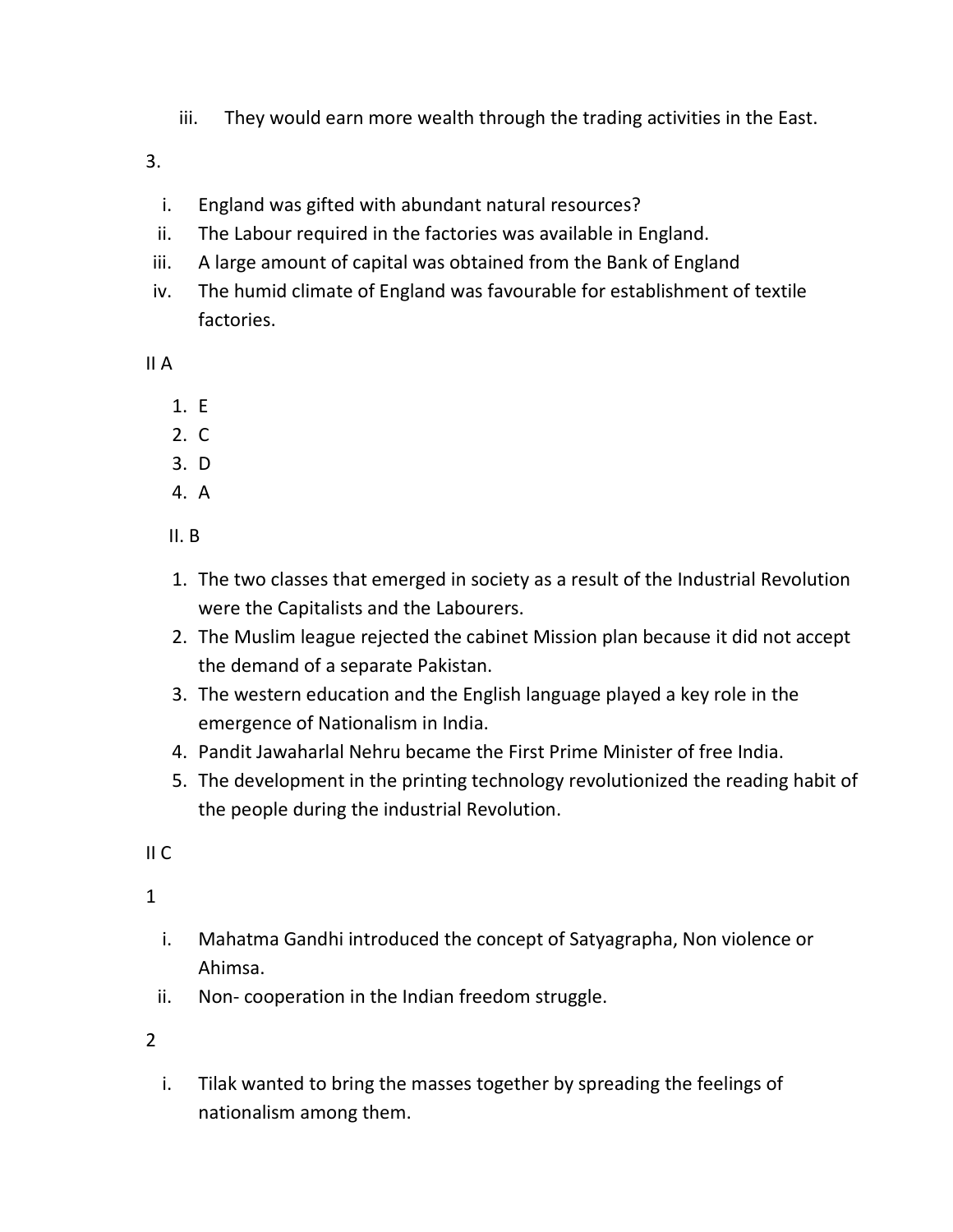- ii. He wanted to spread national Education to sow the seeds of nationalism.
- 3
	- i. Lord Curzon partitioned Bengal under the pretext that Bengal was too large a provience to be effectively administered.
	- ii. His intention was to follow the divide and rule policy by separating the Hindus and Muslims.

III A

1-D

2-C

- 3-B
- 4-A

III B

- 1. Revolt in Cuncolim 1983. The Pinto Revolt of 1787; The Rane revolt form 1852 to 1912.
- 2. The Indian Parliament consist of the President and the two houses the Lower House( Lok Sabha) and the upper house (Rajya Sabha)
- 3. The President can nominate 12 members to the Rajya Sabha.
- 4. The President appoints the prime Minister of India.
- 5. Any bill which related to revenue and expenditure is a money bill.

 $III. C.$ 

- 1. The two major aims of the Goa Congress Committee were
	- i. 1 To free Goa from the Portuguese rule
	- ii. 2 To integrate Goa with mother India.

# 2.

- i. The President can summon or prorogue the Parliament and dissolve the Lok Sabha.
- ii. He can nominate 12 members of the Rajya Sabha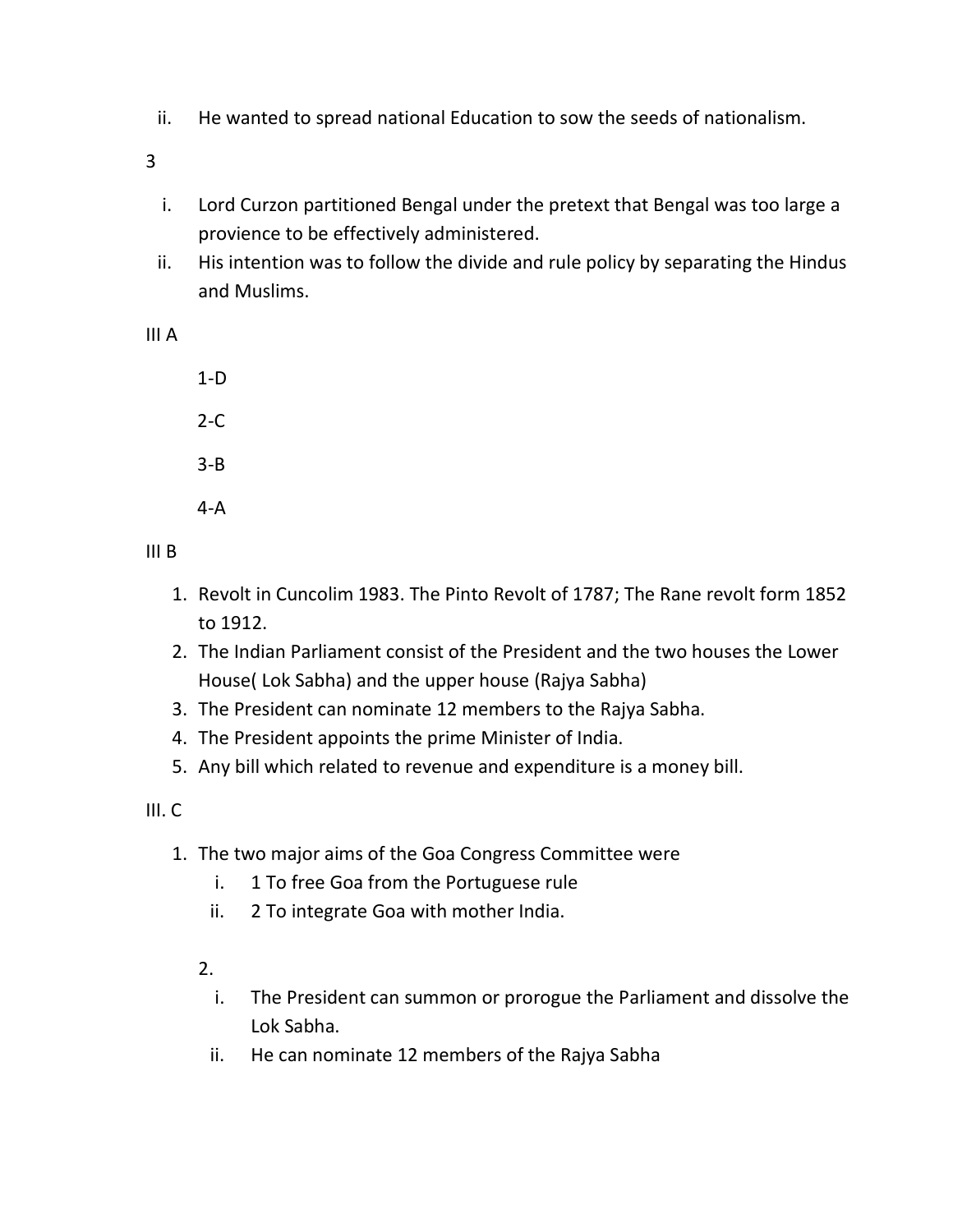- 3.
	- i. The person must be a citizen of India
	- ii. He must not be less than 30 years of age

### IV A

- 1. A
- 2. C
- 3. C
- 4. C

# IV B

- 1. Land revenue is an important source of income of the Government.
- 2. The legislative of each state is empowered to frame laws on all matters included in the state list and the concurrent list.
- 3. The state Executive consist of the Governor, the Council of Ministers and The Chief Minister
- 4. The Chief Minister is the head of the Government in the state.
- 5. 1/3 of the member of the Vidhan Parishad retire after every two years.

# IV C

# 1.

- i. Tax on building
- ii. Lighting tax
- iii. Draining and garbage tax
- iv. Tax on vehicles other than motor vehicles etc.

# 2.

- i. Registration of births and deaths
- ii. Cleaning of Public streets
- iii. Supply of pure and whole some water
- iv. Lighting and watering of public streets